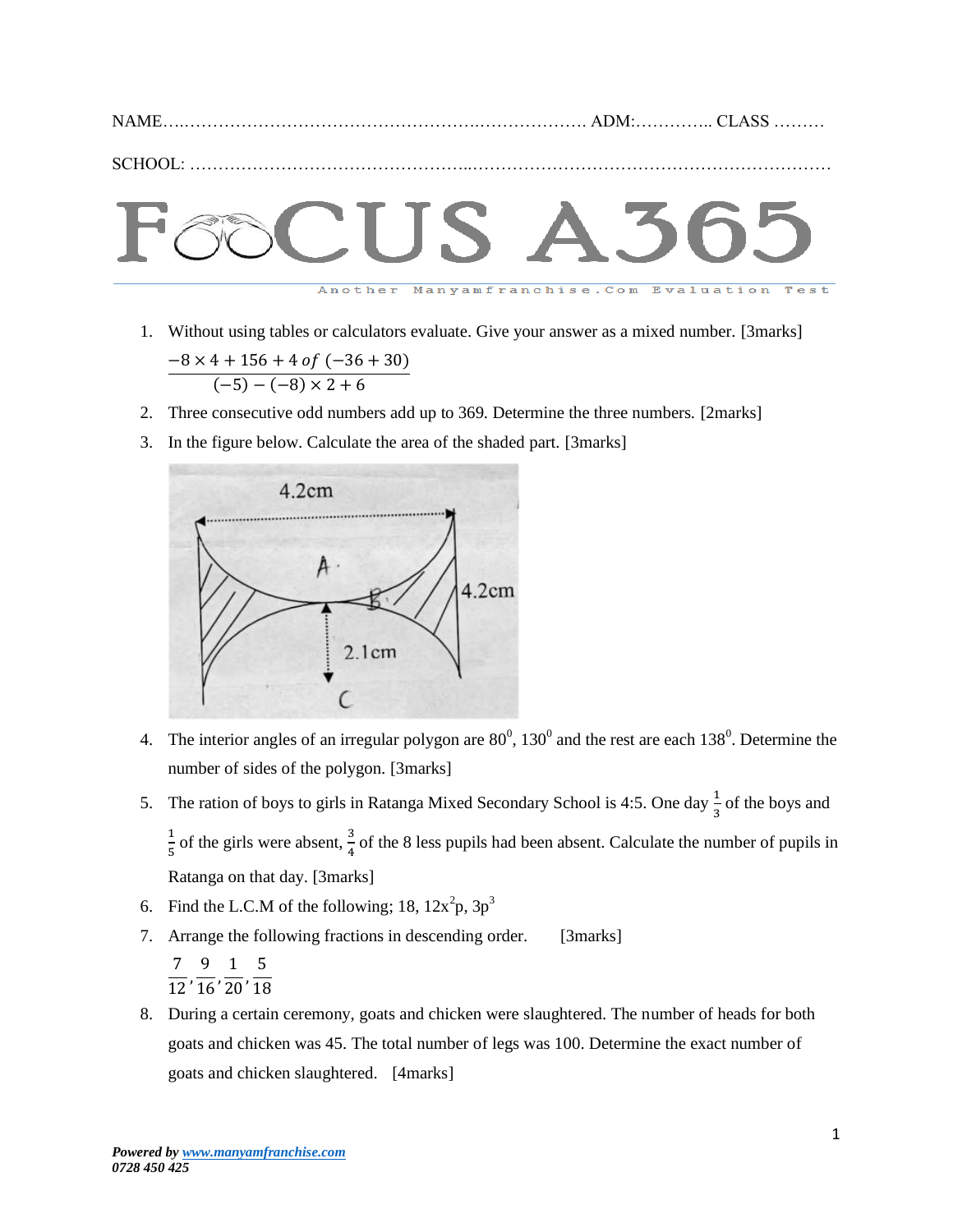9. The diagram below shows a square flower garden surrounded by a path 2M wide. Given that the area of the plot of land is  $784m^2$ . Find the area of the flower garden. [4marks]



- 10. Simplify completely. [3marks]  $2ax + 3bx - 2ay - 3by$  $y - x$
- 11. In a class of 43 students there are 5 girls more than boys. Every boy pays Ksh. 2,400 for uniform and every girl pays Sh. 3,000. How much is paid for uniform in this class?

## [3marks]

- 12. A trouser whose marked price is Kshs 800 is sold to a customer after allowing him a discount for 13%. If the trader makes a profit of 20%, find how much the trader paid for the trouser. [4marks]
- 13. Solve the simultaneous equations. [4marks]

$$
\frac{p}{q+1} = \frac{1}{4}, \quad \frac{p-3}{p+q} = \frac{2}{3}
$$

14. Evaluate. 
$$
\frac{28 - (-18)}{-2} - \frac{-15 - (-2)(-6)}{3}
$$
 [3marks]

15. A Kenyan bank buys and sells foreign currencies as shown below.

| Buying in Kshs             | Selling in Kshs |
|----------------------------|-----------------|
| 1 Hongkong Dollar 9.74     | 9.77            |
| 1 South Sfrican rand 12.03 | 12.11           |

A tourist arrived in Kenya with 105,000 Hongkong Dollars and changed the whole amount of Kenya Shillings. While in Kenya he spent Kshs. 403,879 and changed the balance to South African Rand before leaving for South Africa. Calculate what he received. [3marks]

- 16. Three businessmen Njoroge, Mwaura and Kimani contributed a total of Sh. 82,250 to start a business. The ratio of the contribution of Njoroge to Mwaura was 2:3 and that of Mwaura to Kimani was 4:5. How much did Kimani contribute? [3marks]
- 17.
- a. Write the odd numbers in descending order between 1 and 10 inclusive. [1mark]
- b. Round off the number formed to 3-significant figures. [1mark]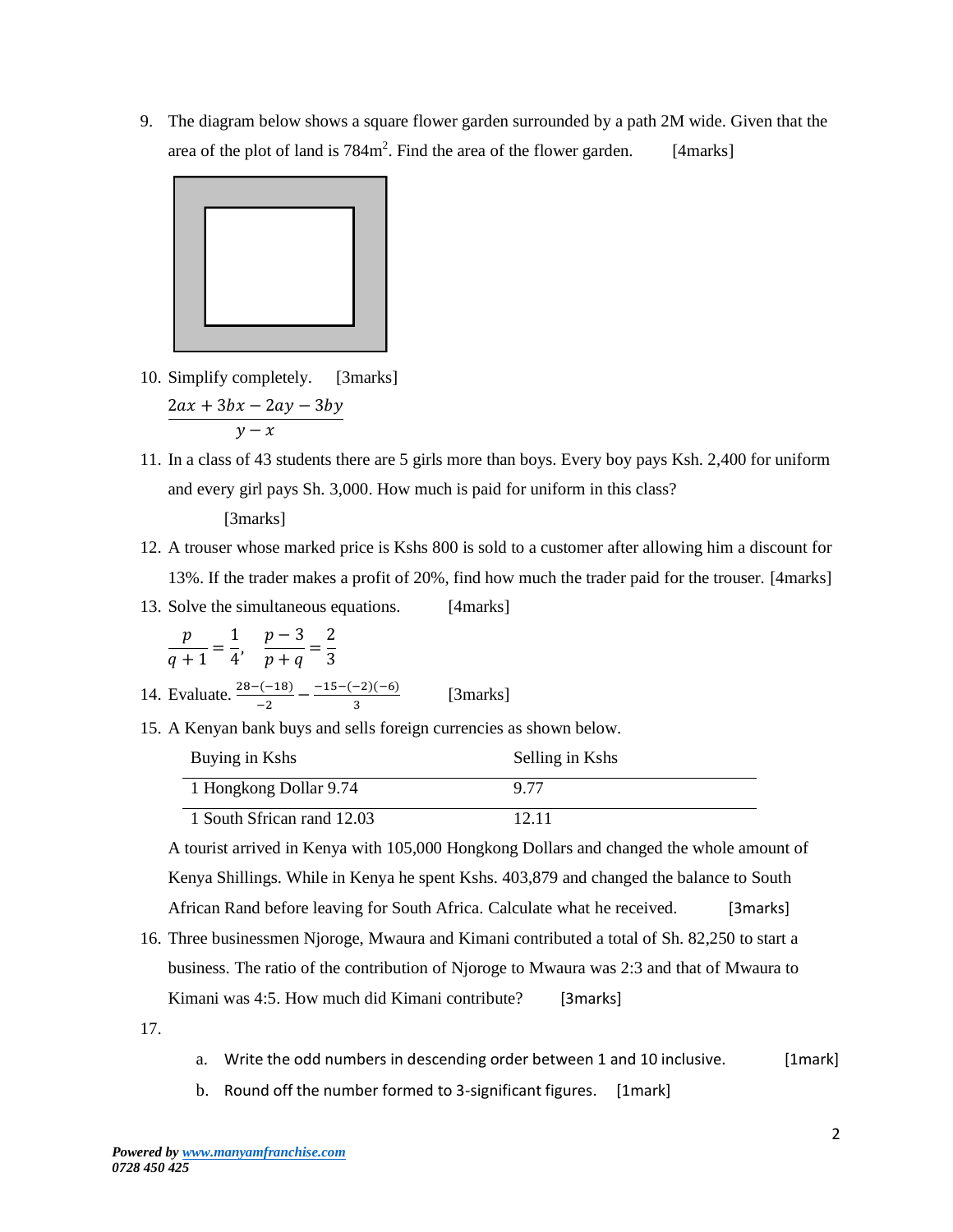- c. Find the total value of digit 7 in the new number in  $17(b)$  above. [2marks]
- 18. The L.C.M. of three numbers is 360 and G.C.D of the same number is 2. If one of the numbers is 40, find the other 2 numbers. [3marks]
- 19. Divide  $10\frac{10}{27}$  by  $2\frac{7}{9}$  $\frac{7}{9}$ , then add the result to the product of  $6\frac{2}{3}$  $\frac{2}{3}$  by  $\frac{4}{25}$ , Find three quarters of the result and leave your answer as a fraction. [3marks]
- 20. Express the following recurring decimal as a fraction in its simplest form. [3marks]  $0.153$
- 21. Given that 0.05 litres of water is poured into an empty measuring cylinder. A piece of metal with mass 135g is put into the cylinder. If the density of the metal is  $9600 \text{kg/m}^3$ , find the new reading of the cylinder. [3marks]
- 22. The length of a rectangle was increased by 30% while its width decreased by 15%. Determine the % change in the area of the rectangle. [3marks]
- 23. Using a ruler and a pair of compasses only, draw a parallelogram ABCD in which AB=8cm, BC=6CM and  $\angle$ BAD=75<sup>0</sup>. Drop a perpendicular from D to meet AB at N. Determine the length DN. [3marks]
- 24. Evaluate without using mathematical tables or calculators, the square root of;

$$
\frac{0.0273 \times 1.152}{1.3 \times 1.68}
$$
 [3marks]

- 25. Express the number 1470 and 7056 each as a product of its prime factors. Hence evaluate  $\frac{1470^2}{\sqrt{7056}}$ ; leaving the answer in prime factor form. [3marks]
- 26. The figure below shows a solid made by pasting two equal regular tetrahedron





Draw a net of the solid